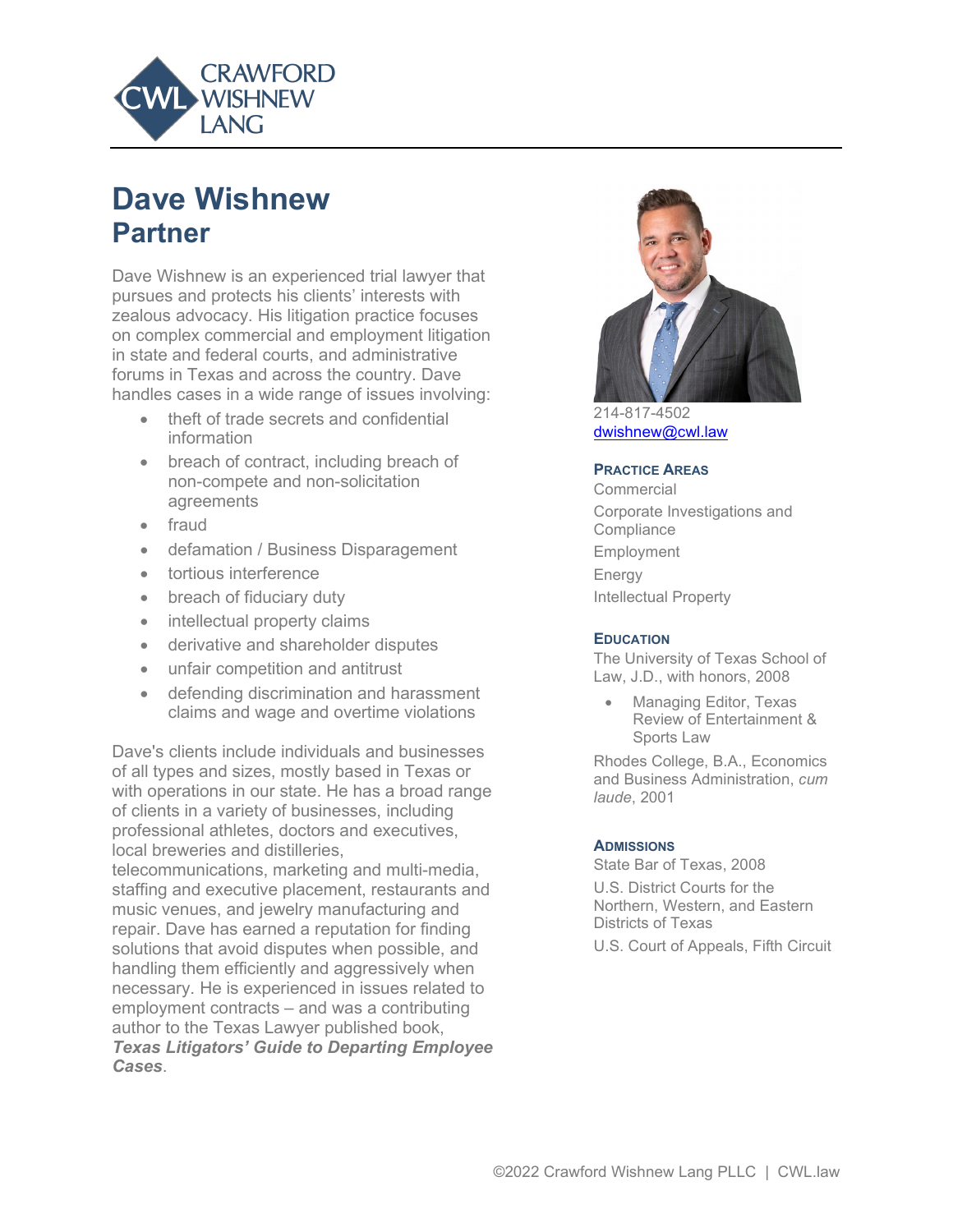In addition to his trial practice, Dave serves as outside general counsel to several businesses. In this capacity, he has negotiated contracts and large distribution agreements, and advised on other aspects of business management, operations and employment policies and procedures. This includes negotiating and drafting employment and severance agreements, writing employment manuals and policies, and conducting regulatory compliance investigations. Dave has also handled a number of 'business divorces,' and helped resolve partnership disputes. "Part of my purpose is to stop disputes before they start," he explained.

"Our firm emphasizes civility, efficiency and, to put it bluntly, completely out-preparing the other side on the facts, the law and the evidence."

#### **Representative Experience:**

Awards listed are net of attorneys' fees and expenses.

Dave's experience as a business advisor and litigator falls generally into two categories, listed as follows:

#### Labor and Employment

- Substantial experience in breach of employment agreements: obtained injunctions for employers, defeated injunctions for employees and recovered damages for employers and employees
- Represented a professional athlete in a contractual dispute against a local sports franchise.
- Defended a Fortune 500 corporation against allegations of federal discrimination laws.
- Represented a New York corporation against claims of age discrimination from a Texas employee who dismissed claims for a nominal settlement.
- Represented a Texas state agency in arbitration against labor union.
- Obtained a favorable result in the defense of a local oil and gas company against discrimination claims before the Equal Employment Opportunity Commission and Texas Workforce Commission.
- Counsel employers on handbook and policy reviews, hiring and termination, disability accommodation and medical leave and compliance with federal and state employment laws.

#### Commercial Litigation

- Represented a Dallas wedding photographer in a defamation case resulting in a very favorable jury verdict.
- Obtained a settlement on the eve of trial involving the prosecution of contract and fraud claims between a client and the purchaser of the client's business.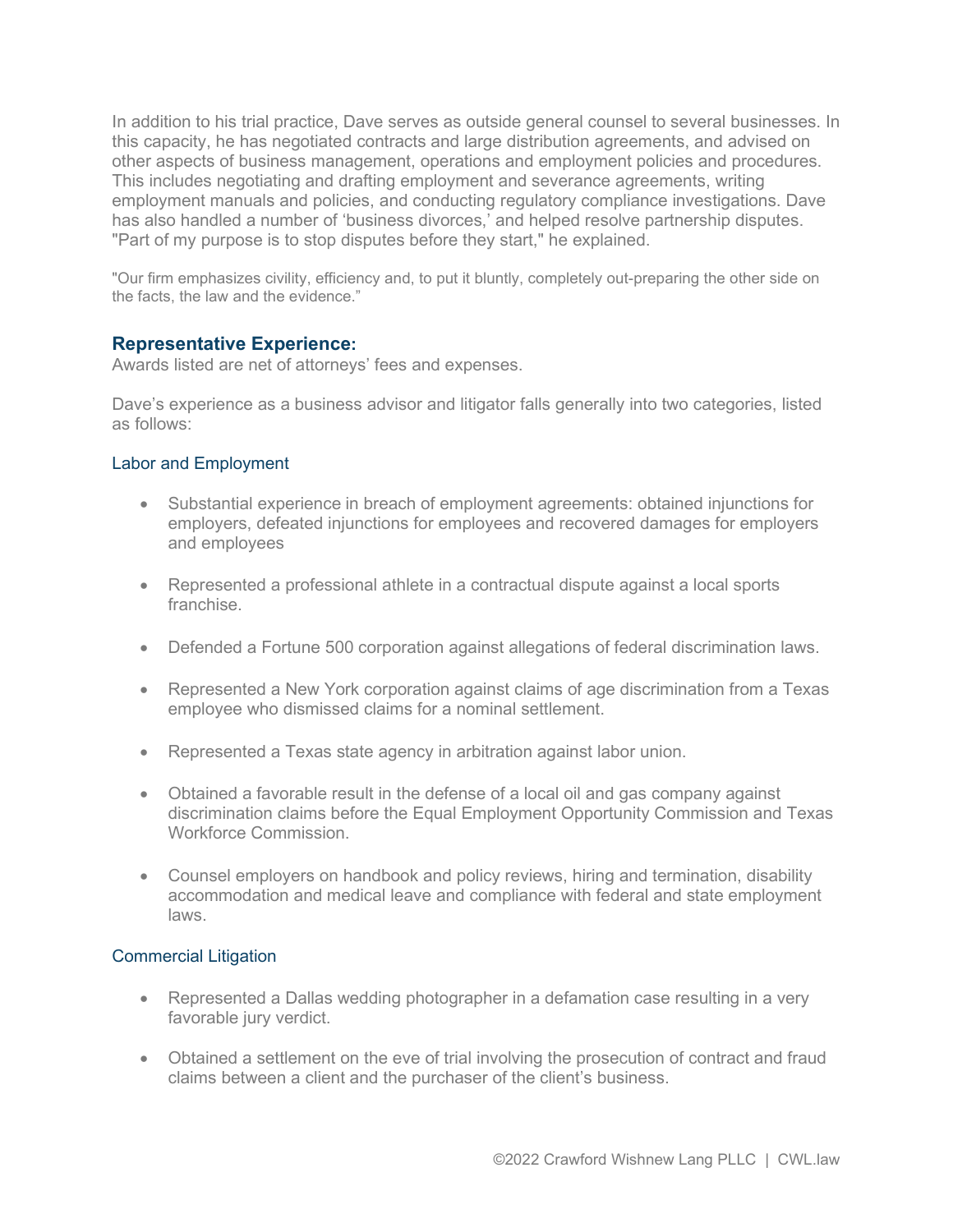- Defeated applications for injunctions alleging theft of trade secrets and trademark infringement between two local distilleries.
- Defended a former CEO of company against allegations of breach of fiduciary duty.
- Served as the lead lawyer in a confidential commercial arbitration on behalf of an international tax company.
- Represented local brewery in a dispute with a former distributor, quickly resolving the litigation through complex negotiations culminating in a new distribution agreement with client's desired distributor.
- Represented a former distillery owner in a business divorce resulting in highly favorable outcome for client.
- Secured a judgment on behalf of an information technology company in a breach of contract case following a bench trial in federal court.
- Secured a favorable settlement in defense of a large international corporation in a multimillion dollar breach of contract case.
- Secured a jury verdict in favor of a landlord in a dispute with a tenant, obtaining all relief sought, including full award of attorneys' fees.

## **Representative Clients:**

- Nokia
- M&G Jewelers, Inc.
- JEM Beverage Company
- Community Beer Co.
- Andrea Polito Photography, Inc.
- The Bomb Factory
- TJ's Seafood Market & Grill
- Ryan, LLC
- Goldfish Locums Focus Staff
- Anders Group
- AB Moving
- Republic Editorial

# **Awards & Recognition:**

- AV Preeminent® Peer Review Rated™ by Martindale-Hubbell
- Selected as a "Best Lawyer in Dallas" in the area of Commercial Litigation by D Magazine, 2018 – 2021
- Named to D Magazine's Best Lawyers Under 40 List, 2018
- Designated as Top 100 of the Texas Rising Stars list by Super Lawyers, 2017 2019
- Designated as "Rising Star" by Texas Monthly and Law and Politics magazines, 2012 2019
- Dallas Bar Association's "Featured Member of the Month" for April 2014
- Two-time Scholar Athlete All American : 2000, 2001 (Soccer)